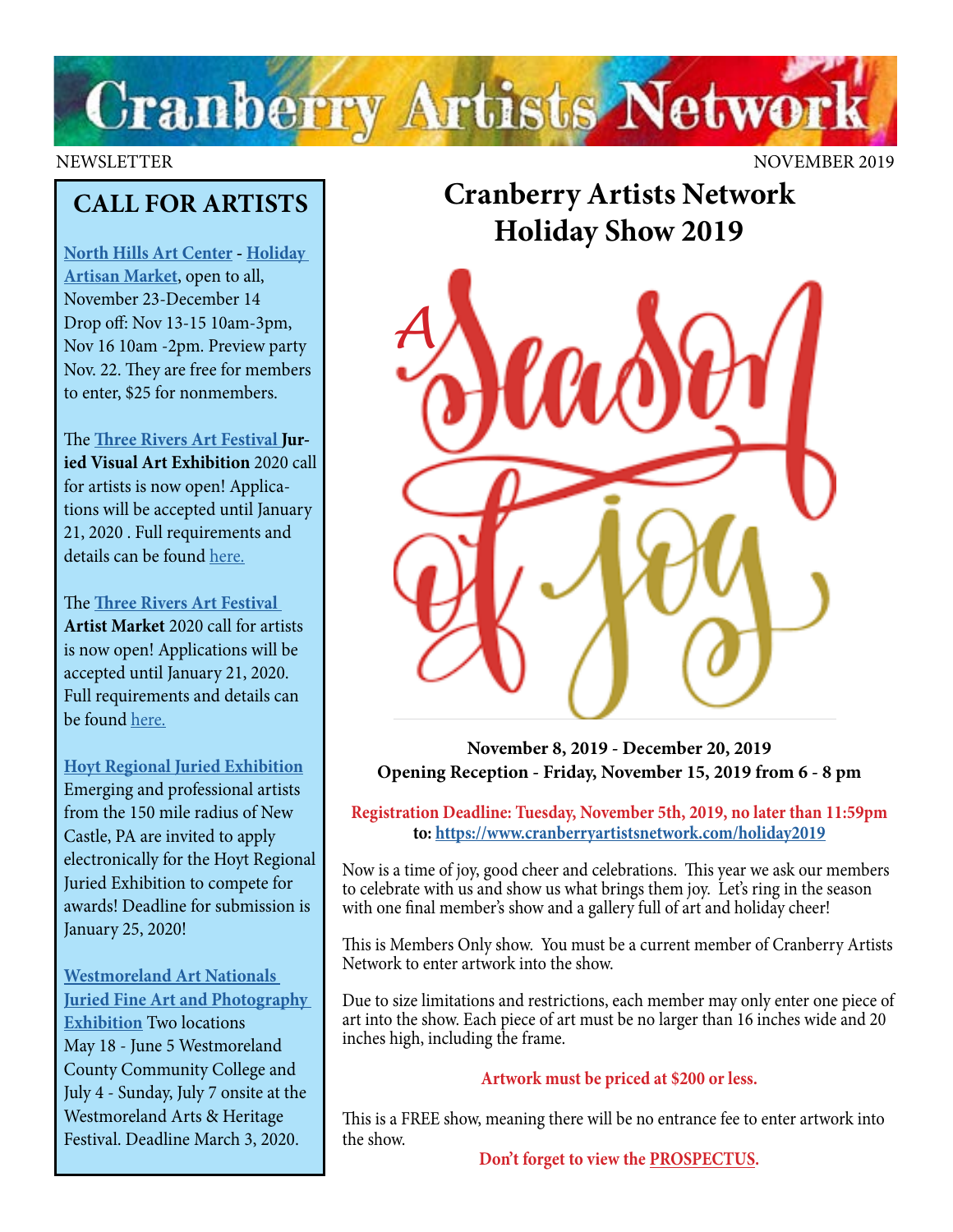#### **CRANBERRY ARTISTS NETWORK 2019 CALENDAR OF EVENTS**

Nov 8 Holiday show art drop off 4-7pm

Nov 11 Holiday Show starts

Nov 12 First Tuesday figure drawing on second Tuesday due to

Election Day

Nov 15 Holiday Show

Opening Reception 6-8pm

Dec 5 General Membership Meeting 6:30-9pm

Dec 20 Holiday show ends,

artwork pick up 4-7pm

## **[James Sulkowski](https://www.jamessulkowskifineart.com/) one-day workshops in his studio**

*November 9th December 14th*

James Sulkowski Art Studio

10 N. Cherry Avenue

Houston, Pa 15342

Workshop begins at 9 AM and continues to 4 PM.

Lunch break from 12 noon to 1 PM.

COST: \$125 Per workshop day

# **Cranberry Artists Network**

### **NOVEMBER FEATURED ARTIST [Amy Short](http://www.amyshortart)**



Amy is a ceramic sculptor who grew up in a small city in Central New York. She works primarily in terracotta and polymer clay. Her work explores themes like humanity's impact on our environment, the human figure, self-esteem, and themes of motherhood. She is a member of the Pittsburgh Society of Sculptors, Cranberry Artists Network and the West Hills Art League. She has exhibited regionally at the Westmoreland Museum of Amer ican Art, the Bottlebrush Gallery, the Morgan Glass Gallery, Robin Hill Park, Sweetwater Center for the Arts, North Hills Art Center and the Sewickley Library.

She holds two bachelor's degrees from the State University of New York at Plattsburgh, one in French, the other

in Fine Art with a concentration in Sculpture. She also spent time in Europe studying French and painting. You can currently find Amy creating in her studio.

Statement

Through my art I try to understand how humans affect our physical and psychological worlds. I grew up in the Finger Lakes Region of New York State. Living in such close proximity to nature, my early years were filled with climbing trees, boating, biking alongside farmlands, cross country skiing in those same farmlands, canoeing in rivers, swimming in gorges, walking next to waterfalls and playing in beautiful parks. These early experiences filled my life with a deep appreciation of nature and animals and a strong desire to protect the very environment that brought me such joy.

When I became a mother my desire to protect and preserve our environment along with my childrens' emotional well being became stronger than ever. I find it distressing that we as Americans value consumerism more than nature and altruism. Through my study of the environment and my natural love of animals, I learn more and more about the impact mankind has on animals who have no voice. Deforestation, pollution, plastics in our environment and oceans, polluting farmlands with chemicals for capital gain are some of the areas that we must change if we are to sustain life.

In my latest series, I explore the beauty of animals, our impact on them and ultimately how our actions impact us. I sculpt in terra cotta clay which by its very nature is earth. I incorporate some plastics through polymer clay by using it to sculpt skulls showing the dichotomy of earth and our destruction. In my human figures, there is a sadness but also hope portrayed in their eyes. Some of the animals I sculpt are extremely vulnerable to dwindling habitats and are on the endangered species list. Some are just a reminder to appreciate the beautiful creatures amongst us.

My hope is to create a discussion about what we value as humans and draw attention to how our actions have an impact on the world.

More info and images of Amy's artwork can be found at <http://www.amyshortart>.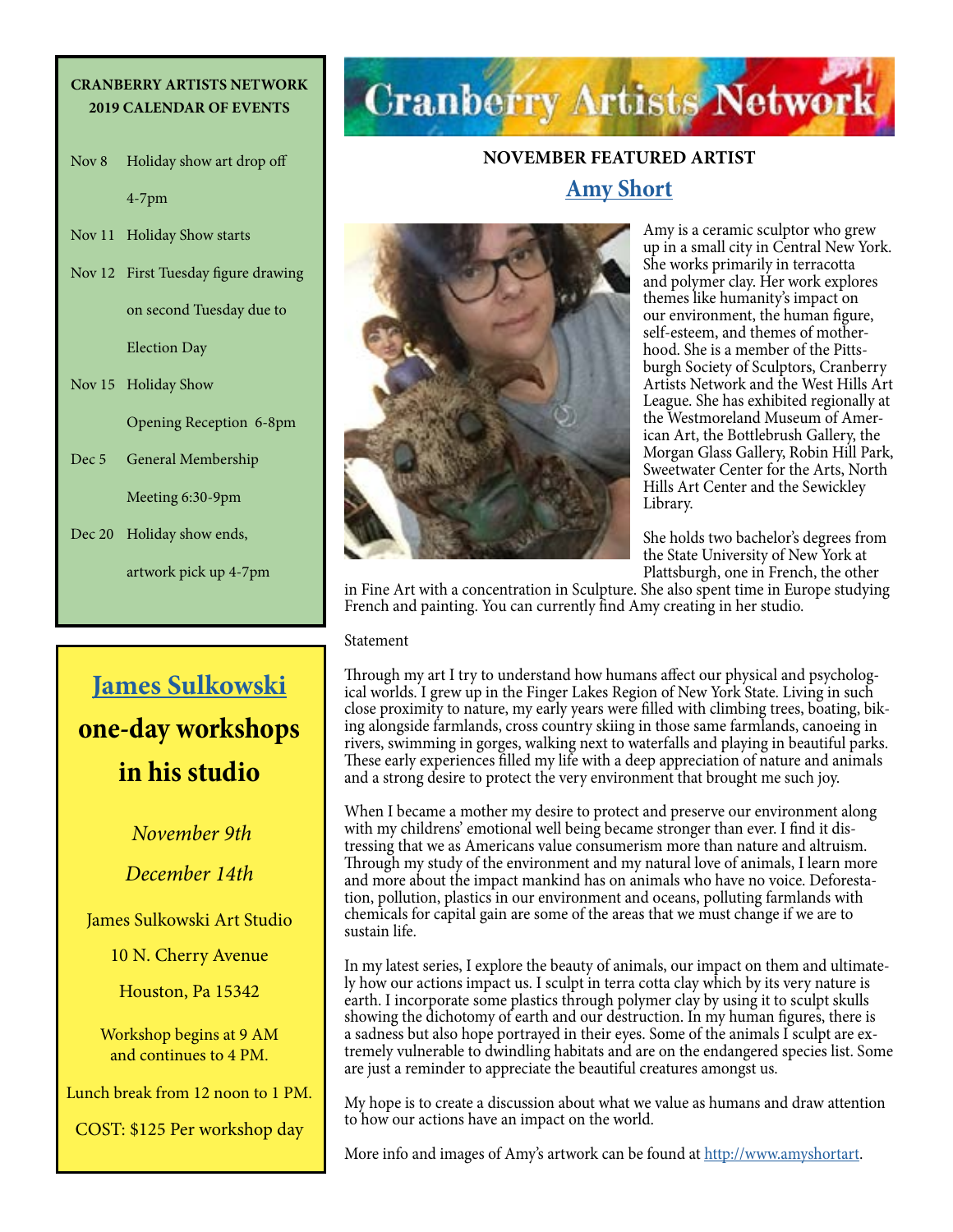

#### MEMBER NEWS



[Lorrie Minicozzi](https://www.climbingthewalls.net) is proud to say that her work has been chosen to be a part of the holiday art show, Glorious Wilderness, at Nemacolin



Resort in Farmington, Pennsylvania. The show opens on December 1, 2019 and runs through March. Lorrie is also, very excited to be newly represented at Christine Frechard gallery in Lawrenceville. They are having a holiday show December 13 to January 30.

CAN member [Amy Short](http://www.amyshortart) will have two pieces on display during the Carnegie Library of Pittsburgh's Somatosensory: Relating to the Senses 2019 Tactile Art Exhibit November 4 through 22, Monday through Friday, 9 AM - 5 PM. Opening reception Friday, November 1, 5-7 PM. [carnegielibrary.org/lbph](http://carnegielibrary.org/lbph)



**[Elizabeth "Betty" Asche Douglas](http://douglasartgallery.com/)'** found-object assemblage sculpture Multi Emoji will be on display during Group A's exhibition What Deepest Remains, scheduled for October 4 - November 3 at the Brew House Gallery, Pittsburgh.



**[James](http://www.jamestobinart.com) and [Debra Tobin](http://www.debratobinart.com)** are participants in the Found Object Art show at [Gallery 104](https://www.facebook.com/gallery104/), 220 West Plum St. Suite 650, Edinboro, Pennsylvania 16412. Participating artists were given 3 found objects of the gallery's choosing to incorporate into their artwork. Show runs through Nov. 9.

Jaison Schafer and Stephanie Cassidy have opened an art studio in downtown Saxonburgh on 251 West Main street (right across the street from the library. It is called Art Spirit Studio and it is the new home of their two businesses ([Live Painting Pgh\)](http://www.LivePaintingPgh.com) & [\(Blue Brush Murals](http://www.bluebrushmurals.com)). They also offer fine art classes for all skill levels.

**Cranberry Artists Network Back Hall Gallery and Glass Case Show Schedule** 

November/December 2019 **Annual Holiday Show**

> January 2020 **New Members Show**

February 2020 **Thomas D'Andrea**

March 2020 **Alicia Stankay**

April 2020 **[Monica Hietsch](https://www.monicahietsch.com/)**

May 2020 **Krishna Rathod**

June 2020 **[C. Keith Jones](http://ckeithjonesartist.com/)**

July/August 2020 **Figure Drawing Show**

Please contact Vickie Schilling, exhibitions chair with any questions Shows@cranarts.com